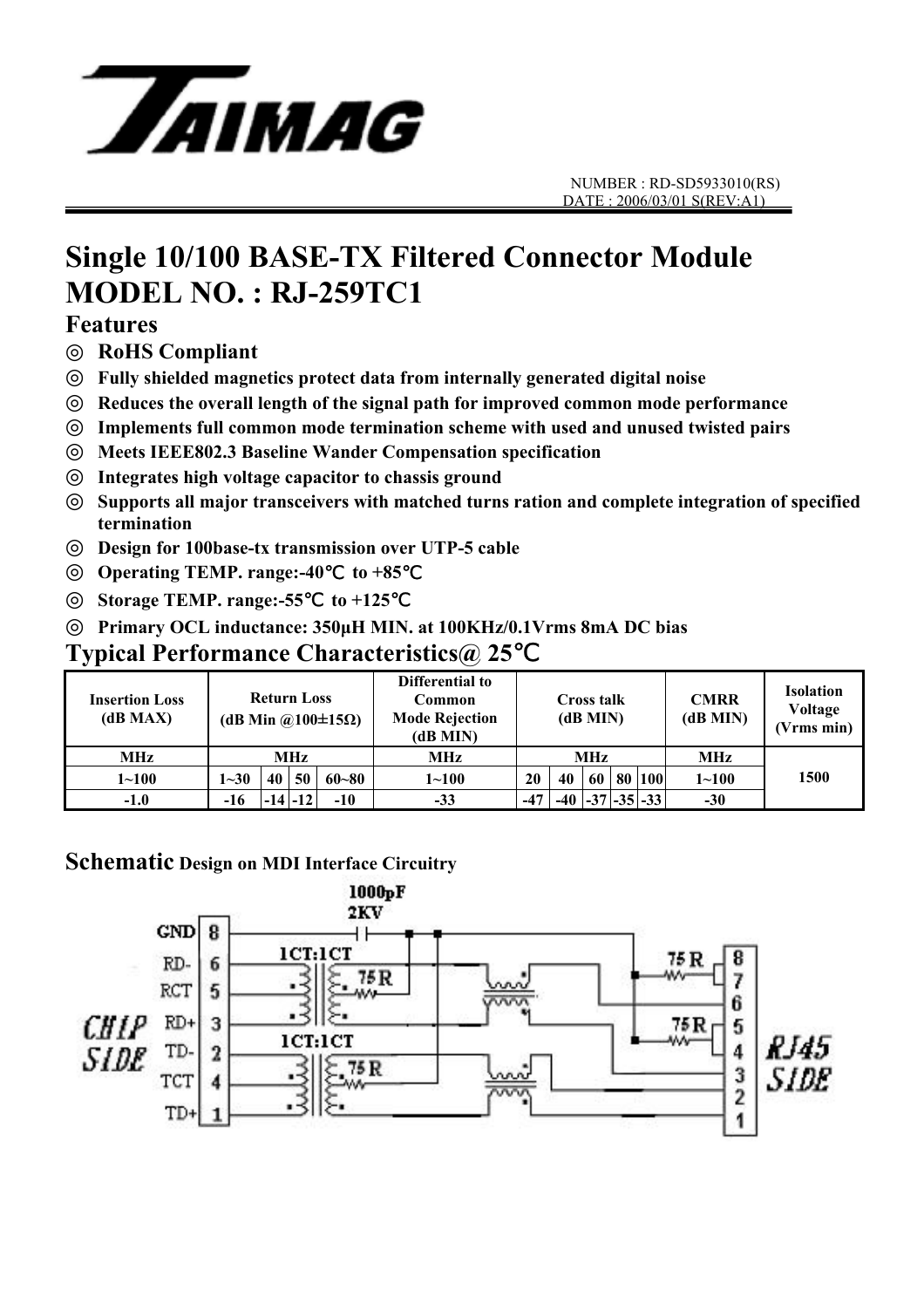

# **MODEL NO. : RJ-259TC1**<br>Dimension: mm<br>TOLE





TOLERANCE:  $\pm 0.15$  (unless otherwise specified)



RECOMMENDED P.C.B LAYOUT COMPONENT SIDE OF BOARD

(**Pin 7 omitted**)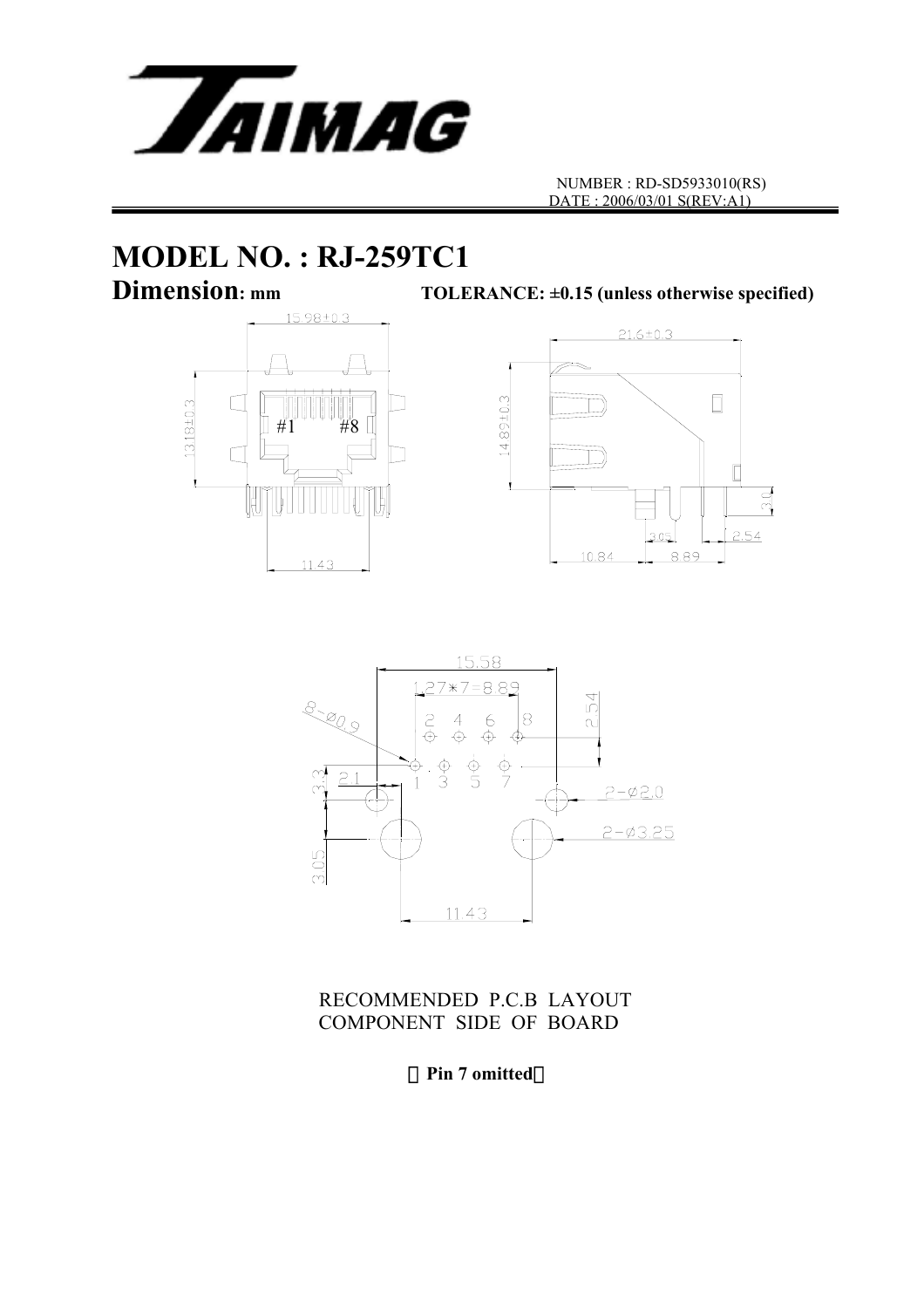

## **MODEL NO. : RJ-259TC1 Ordering Information**



## **Requirements**:

#### **1. Design and Construction**

 **Product shall be of design, construction and physical dimensions specified on applicable product drawing.** 

#### **2. Materials and Finish**

 **A. Contact:** 

 **RJ Contact : Phosphor Bronze, Thickness=0.30mm** 

 **Finish : Contact Area : 6µ"min. Gold over 50µ"min. Nickel** 

**RJ Joint Contact : Phosphor Bronze , Thickness=0.3mm** 

 **Finish : 80µ"min. Sn over 50µ"min. Nickel** 

- **B. Plastic Part :** 
	- **(1) Set Housing : Thermoplastic, PBT, Black UL FILE NO. : E107536 Manufacturer : SHIKONG SYNTHETIC FIBERS CORP. Grade : E202G30BK Flame Class : UL 94V-0**
	- **(2) Insert : Thermoplastic, PBT, Black UL FILE NO. : E107536 Manufacturer : SHIKONG SYNTHETIC FIBERS CORP. Grade : E202G30BK Flame Class : UL 94V-0**
	- **(3) Spacer : Thermoplastic, PBT, Black UL FILE NO. : E107536 Manufacturer : SHIKONG SYNTHETIC FIBERS CORP. Grade : E202G30BK Flame Class : UL 94V-0**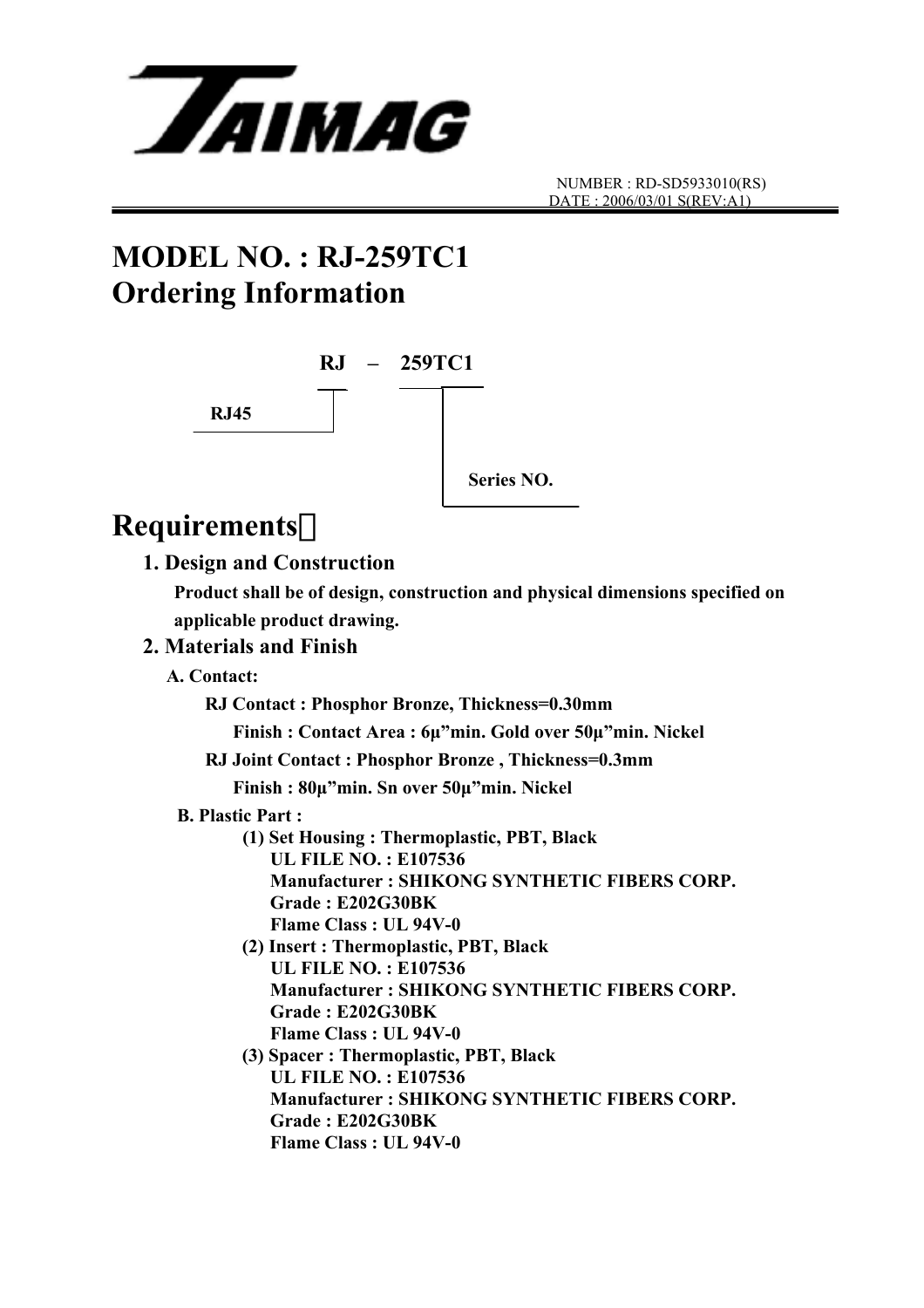

## **MODEL NO. : RJ-259TC1**

#### **C. Shield Material :**

 **Cartridge t=0.25mm 10**μ**"-20**μ**" Thick Nickel over Brass.** 

#### **3. Ratings**

(1) Voltage rating : 125 VAC

(2) Current rating : 1.5A

#### **Durability :**

- (1)1000 cycles with no function damage for RJ-45 . Abnormalities shall be present after the test.
- (2)Low Level Contact Resistance : ∆R=30mΩ maximum (final)
- (3)The sample should be mounted in the tester and fully mated and unmated 500 times per hour at the rate of 25mm/min.EIA-364-09C.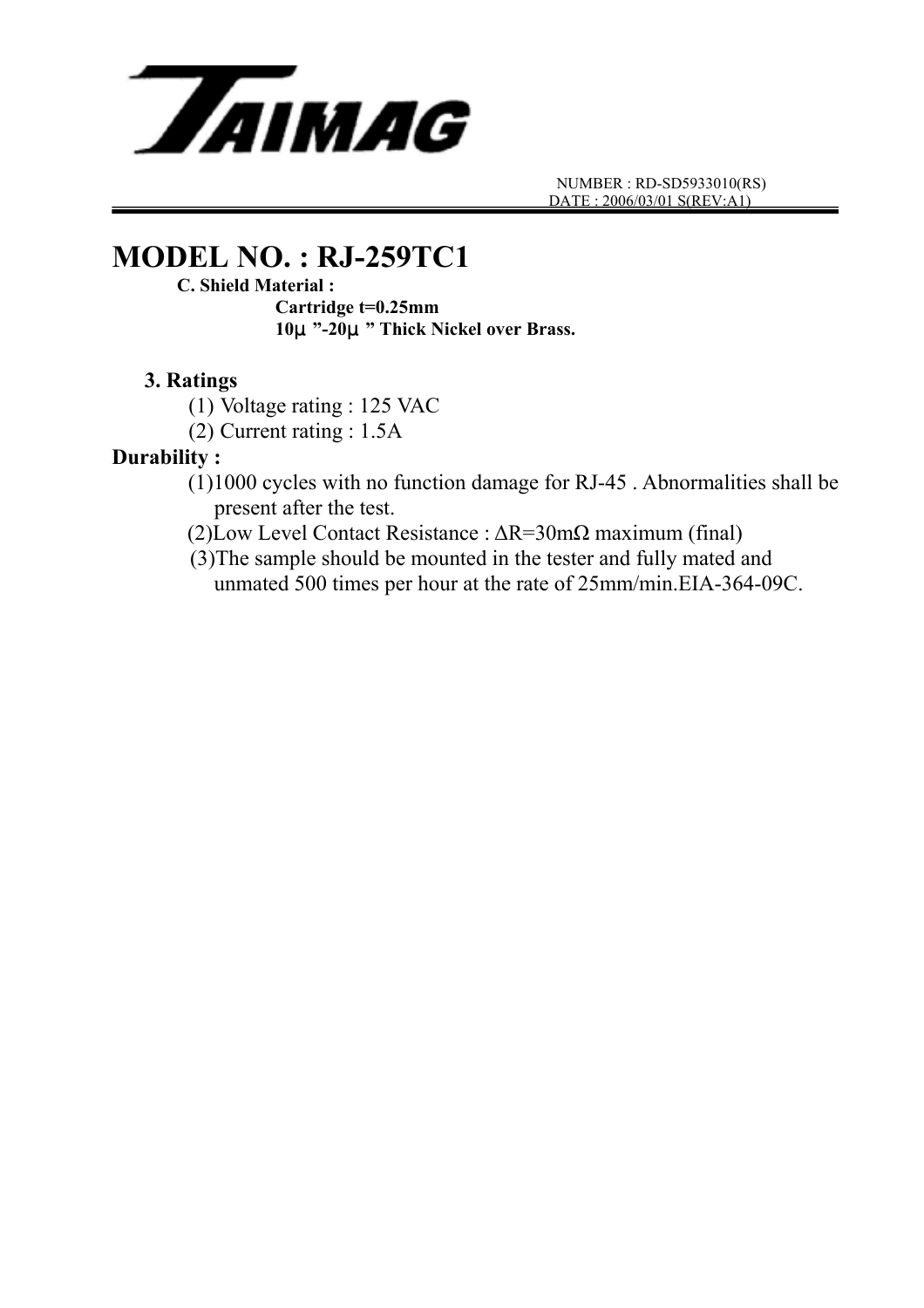

## **MODEL NO.: RJ-259TC1**

- **1. Unit weight :5.7 grams**
- **2. package : 100 pcs / tray / 0.61 kgms**
- **3. Carton : 1000 pcs / 10 layers of tray**
- **4. Gross weight : 6.6455 kgms**